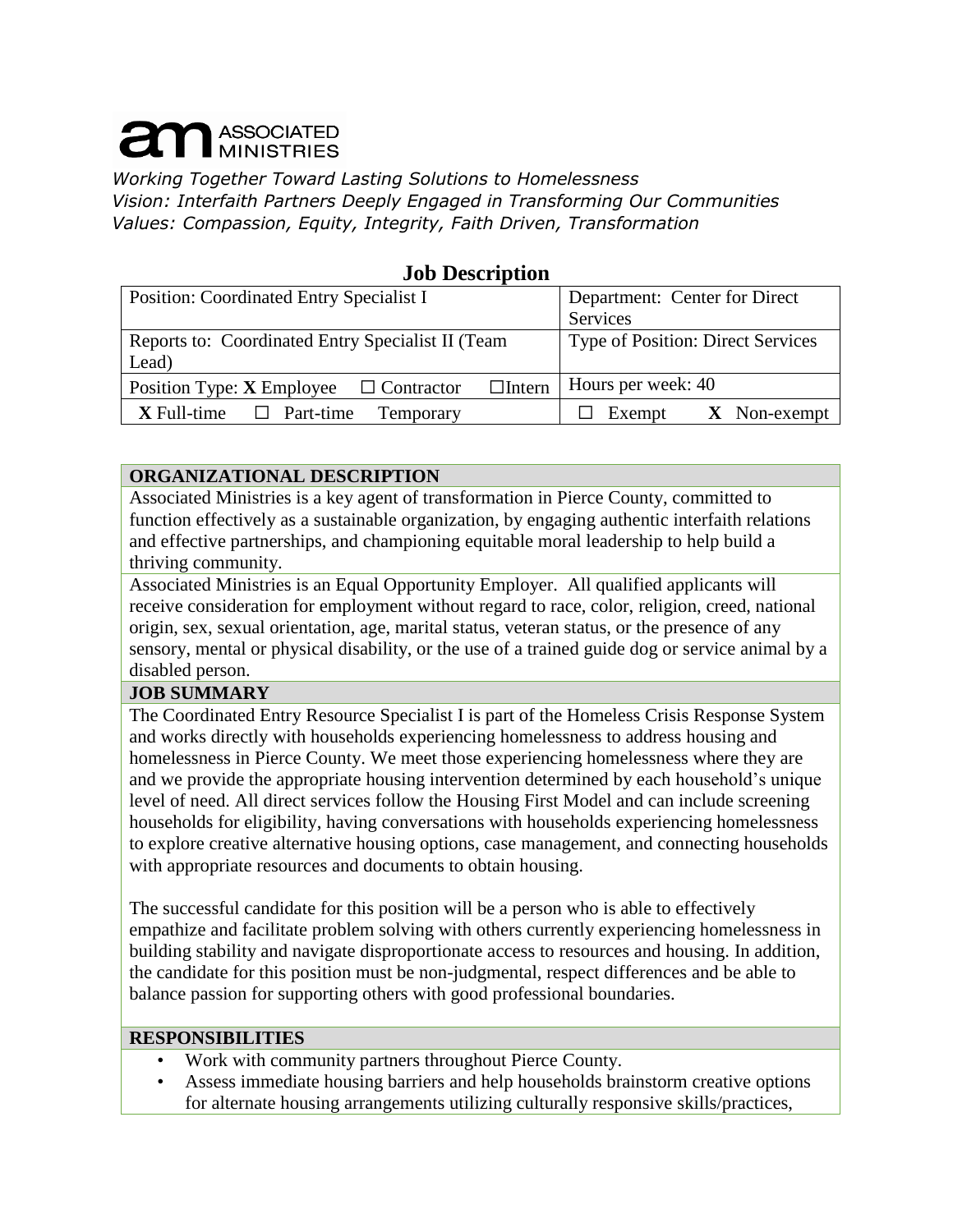Motivational Interviewing Techniques and/or mediation with family member or friend.

- Facilitate one-time assistance for move-in costs if permanent housing option is available.
- Complete initial eligibility screenings, in person or by phone on an as needed basis.
- Make appropriate referrals to community partners when needed.
- Develop working relationships with landlords and assist with housing search and placement.
- Provide progressive engagement services and case management/support to households transitioning out of homelessness.
- Understand institutional barriers to services and assist in connecting households with resources such as; childcare, employment, legal assistance, financial counseling, and other mainstream resources that will assist them in obtaining housing.
- Document screenings, assessments, referrals, and case management service transactions in HMIS and maintain at least 95% data accuracy.
- Commitment to cultural competence and willing to participate in training to develop practical expertise in working with diverse groups and cultures. Honor cultural and linguistic diversity.
- Schedule appointments, check voicemails, return calls, and work with walk-in clients, filing, submitting check requests, data entry, and research different resources in the community.
- Other duties as assigned.

# **WORK EXPERIENCE/SKILL REQUIREMENTS**

- Experience in human services or a closely related field.
- Experience working with diverse populations and commitment to serve all people regardless of their diverse backgrounds, including all faith traditions.
- Experience working with people in crisis.
- Commitment and ability to engage in empathetic, non-judgmental way with people in stressful situations, in order to help resolve immediate housing crisis.
- Ability to think creatively and problem solve with a solution-focused approach.
- Demonstrated ability to utilize MS Word, MS Excel, and MS Outlook.
- Proven proficiency in writing both case notes and data reports.
- Proven ability to navigate systemic barriers in order to access resources.
- Demonstrated ability to attend to details.
- Ability to speak articulately and advocate effectively on behalf of self and others.
- Ability to both empathize and consistently maintain appropriate professional boundaries.
- Ability and willingness to work in a team and promote a positive team spirit.

# **WORK EXPERIENCE PREFERENCES**

- Past experience with Motivational Interviewing and/or Mediation.
- Past experience with Progressive Engagement and Housing First Services.
- Experience with conflict resolution, mental health first aid, and/or de-escalation training
- Current familiarity and ability to work in Homeless Management Information